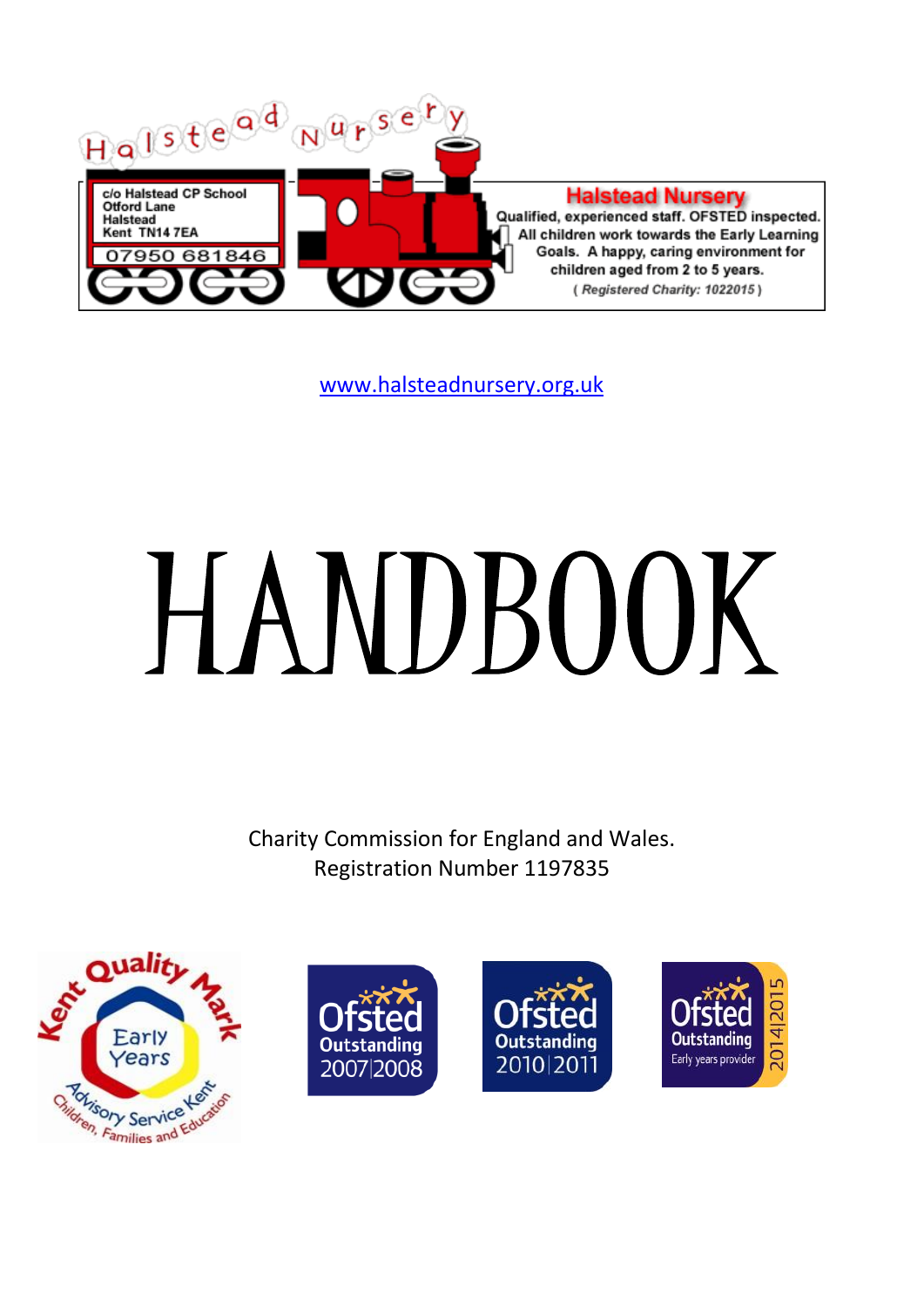### **CONTENTS**

INTRODUCTION

NURSERY STAFF & QUALIFICATIONS

HALSTEAD NURSERY COMMITTEE

HOURS OF OPENING

FEES & FUNDING

GENERAL INFORMATION Absence due to illness, Age of Admittance, Behaviour, Child Protection, Complaints Procedure, Confidentiality, Inclusion, Special Educational Needs & Disabilities

CHILDRENS PERSONAL EQUIPMENT Book Bag, Clothing, Contact Book, Toys

SETTLING IN

### **ACCREDITATIONS**

Royal and Sun Alliance Liability Insurance Ofsted Registration Number: 127219 Pre-School Learning Alliance Registered Charity Number: 1022015 Registered Social Services Number: FC001267 Kent Quality Mark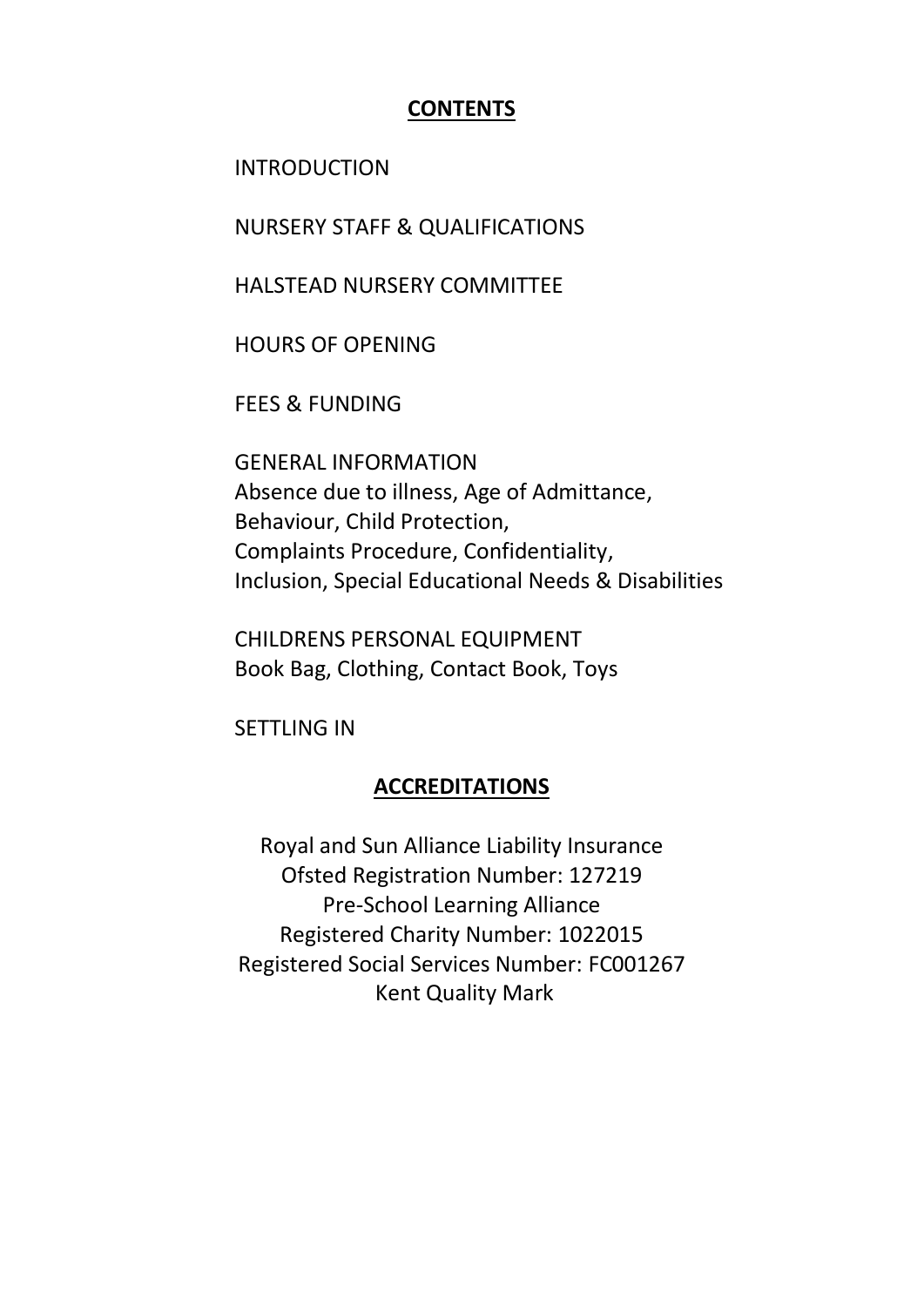### **INTRODUCTION**

Welcome to Halstead Nursery. This handbook provides comprehensive information for parents about the Nursery's guidelines and operations which enable the nursery to run as smoothly as possible and make your child's time here as happy as we can. We would therefore be grateful if you could read this handbook and follow the guidelines that are set out. Further information and policies are on our website at www.halsteadnursery.org.uk.

It is our aim that the staff and parents will work closely together to provide each child with a fun yet challenging introduction to education in a safe and caring environment.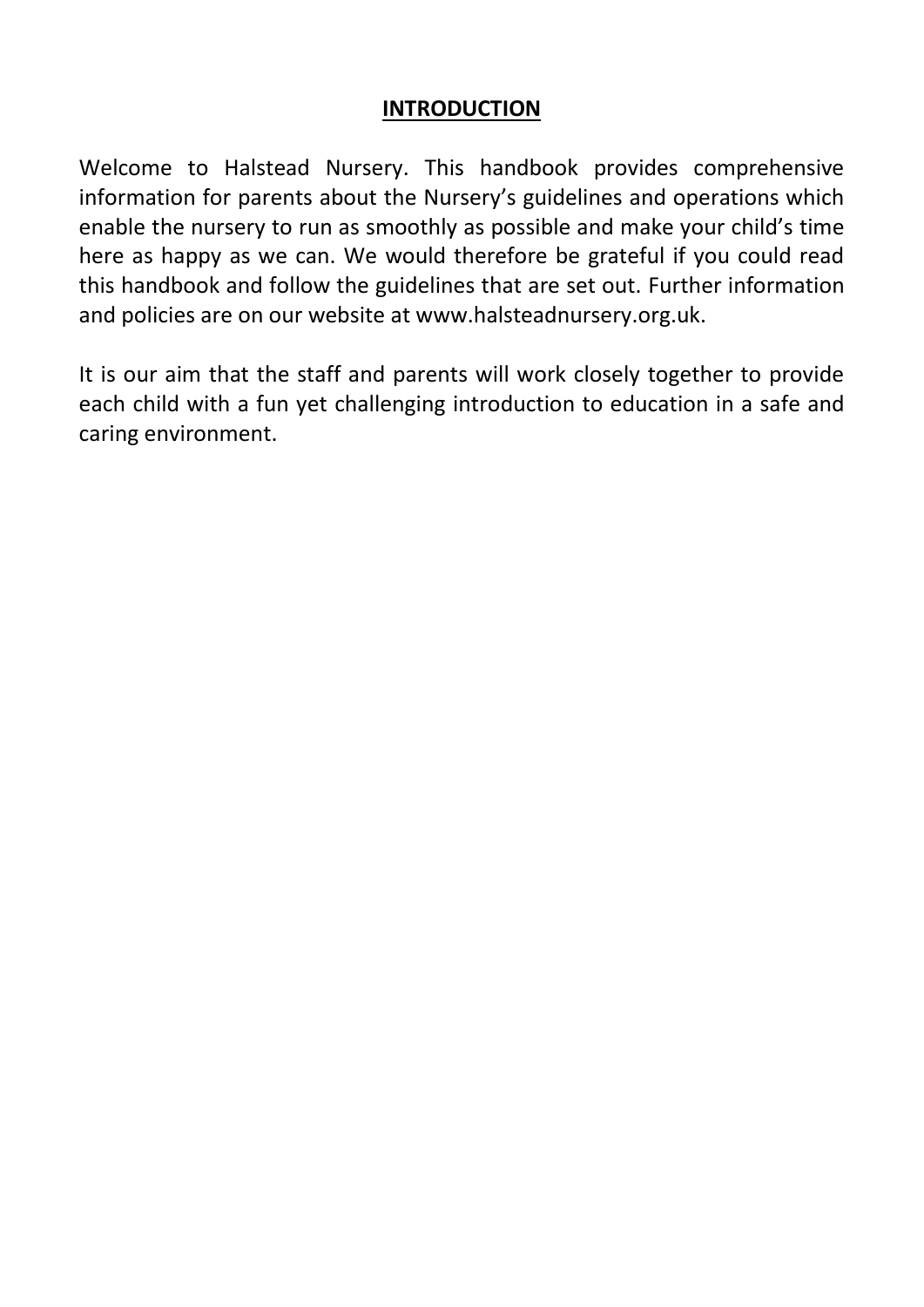# **NURSERY STAFF & QUALIFICATIONS**

| Manager                   |                                                                                                                                             |
|---------------------------|---------------------------------------------------------------------------------------------------------------------------------------------|
| <b>Tracey McCartney</b>   | EYP-BA Hons Early Years.<br>Diploma in Pre School Practice Dec 2002.<br>Designated Safeguarding Lead. First Aid. Inclusion<br>Manager/SENCO |
| <b>Deputy Manager</b>     |                                                                                                                                             |
| Emma Scott                | NVQ 3 July 2005.<br>Health & Safety Officer.<br>Deputy Safeguarding Lead.<br><b>First Aid</b>                                               |
| <b>Nursery Assistants</b> |                                                                                                                                             |
| Nicola Tobin              | BA Hons Early Years. AMI Montessori Diploma.<br>First Aid.                                                                                  |
| Sammie Bryer              | Early Years Foundation Degree - Level 5<br><b>First Aid</b>                                                                                 |
| Sophia Storkey            | Level 3 Early Years Educator practitioner<br><b>First Aid</b>                                                                               |
| Lauren Craske             | Level 3 Early Years Educator Apprentice                                                                                                     |
| <b>Danielle Cresswell</b> | Level 3 Early Years Educator Apprentice                                                                                                     |
| <b>Bank Staff</b>         |                                                                                                                                             |
| Michelle Hughes           | PGCE (Primary)<br><b>First Aid</b>                                                                                                          |
| Elizabeth Meaton          | PGCE (Adult Ed)<br>MA, ED. Inclusion<br><b>First Aid</b>                                                                                    |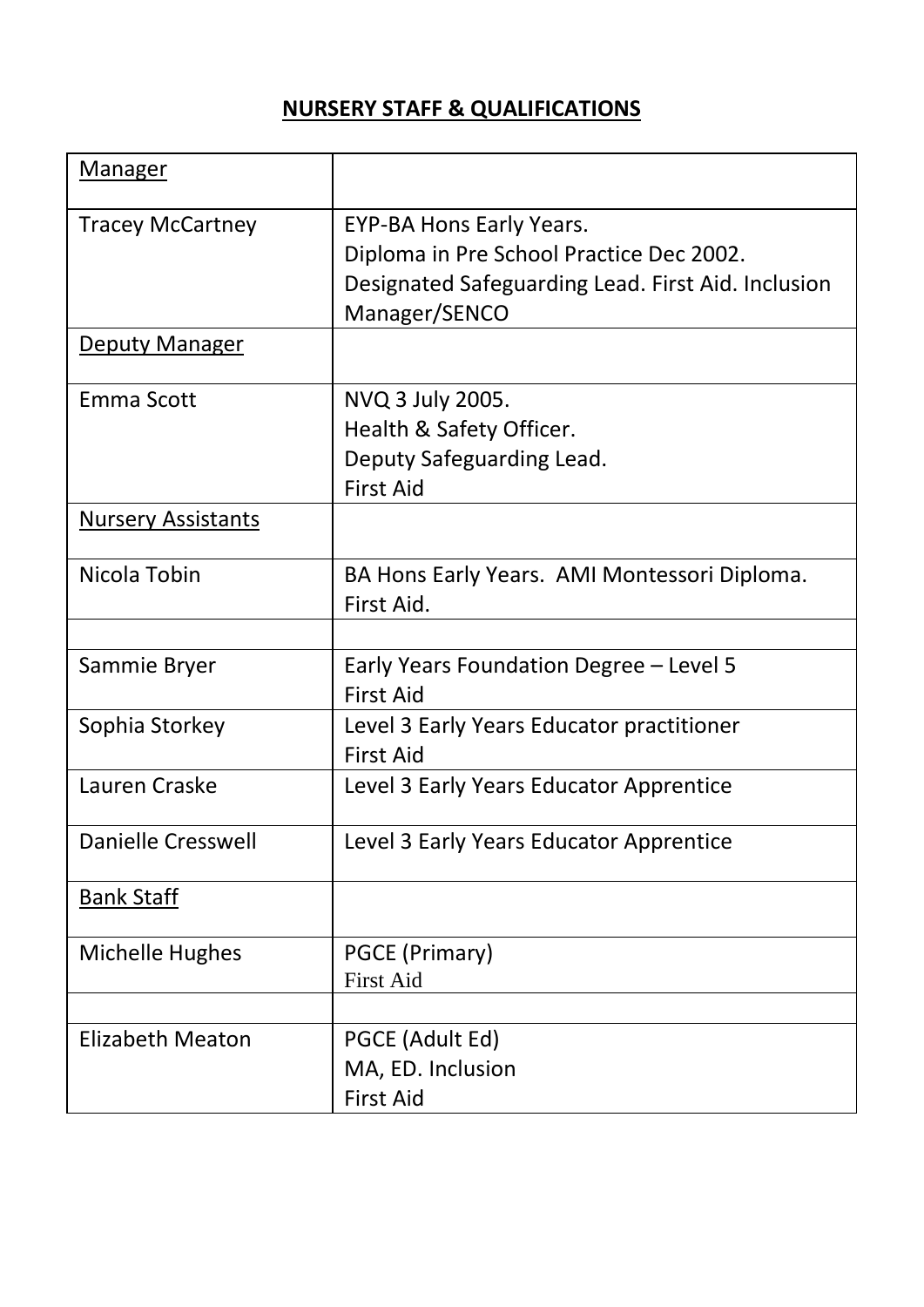### **HALSTEAD NURSERY COMMITTEE**

The Nursery is run by an elected committee according to the terms of a constitution. This means that everyone using the Nursery has the opportunity to have a say in how it is run and in the decision making process. The elected committee members are the trustees of the Nursery – the people entrusted with the overall responsibility for ensuring that the group runs successfully. The overriding duty of the trustees is to act in the interest of the Nursery.

Whilst the responsibility for the children's play and learning is delegated to the staff, the committee as a whole is the employer of any staff appointed and is responsible for all the legal duties of employers. The Manager of the Nursery manages the Nursery Assistants and the Chairperson manages the Manager. Should problems arise that cannot be dealt with by the Manager, parents should approach the Chairperson in the first instance.

The fees paid by parents cover staff wages, rent and insurance and it is the policy of the committee to keep fees as low as possible. It is therefore an important job of the Committee to arrange fund raising events throughout the year to enable the Nursery to buy equipment and other vital resources.

The Committee is made up of volunteers – mainly parents who give up their time to work within a democratic system enabling the Nursery to provide the best start in life for our pre-school children. Members are elected at the AGM held in the autumn term. Posts include Chairperson, Vice-Chair, Secretary, Treasurer and Safeguarding Officer. If you would like more information please contact one of the Committee Members.

### **Sustainability**

The nursery attempts to be as sustainable as possible and to reduce waste. To this end we send most correspondence via email. You may request paper copies on request.

### **OPERATIONAL INFORMATION**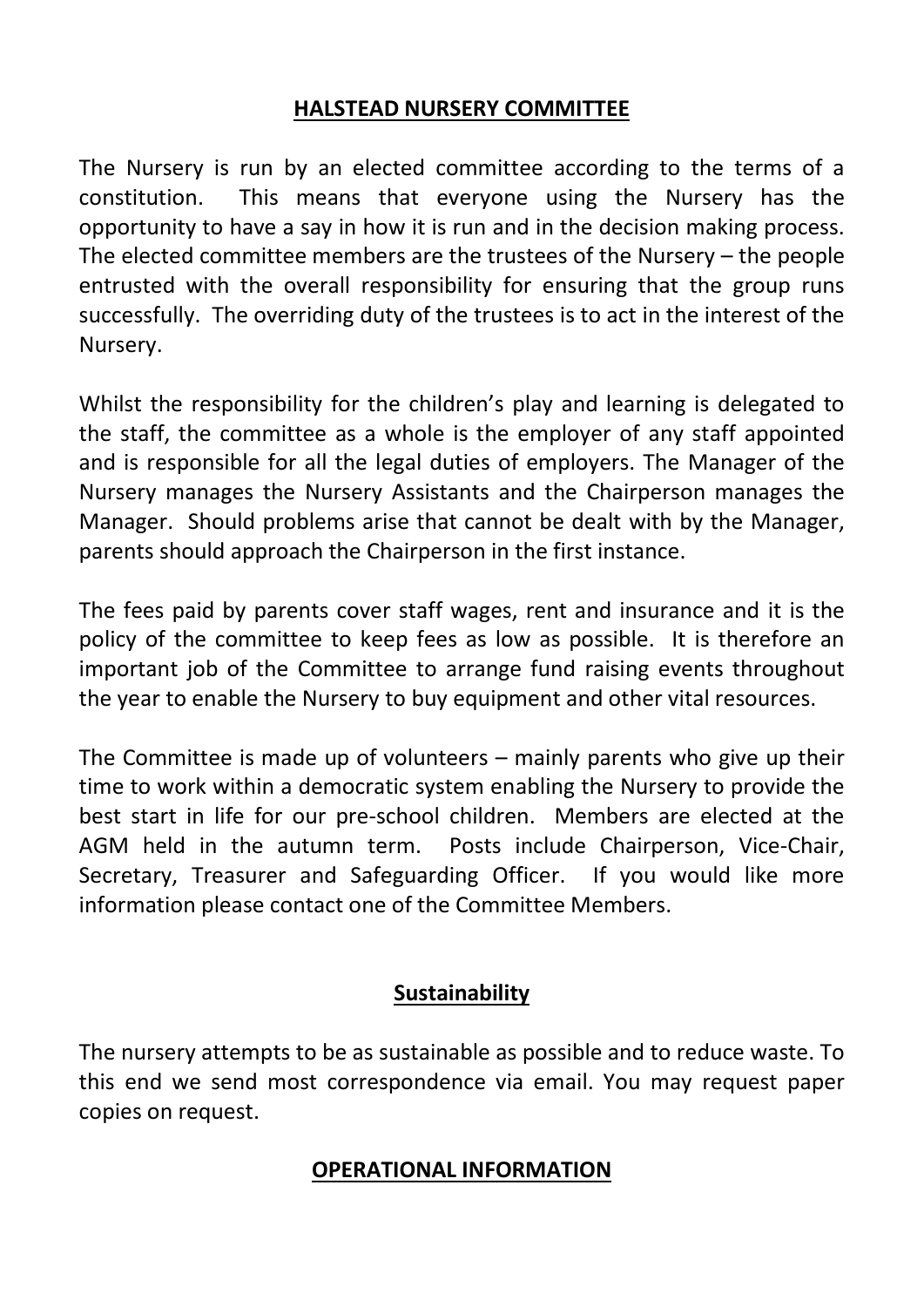### Hours of Opening

# **NURSERY SESSIONS**

Monday – Friday Morning & lunch 8.45am–12.15 pm Afternoons 12.15pm – 3.15pm

Wednesday morning sessions are for children due to begin school in the next September intake

Children cannot be accepted before 8.45am and must be picked up promptly. Please note that there is a charge of £2.50 for every 10 minutes that you are late to collect your child after 12.15pm or 3.15pm.

If you have arranged for someone else to collect your child, please make sure they know your child's password (as written on your application form) and instruct a member of staff in order that it may be marked in the 'going home book' (which is kept just inside the main entrance door).

Please use the intercom to the right of the nursery main entrance if you wish to enter the room whilst there are children present. A member of staff will come to the door as soon as possible.

### **Policies**

The Nursery has its own set of policies, a complete set of which hang in the Policies folder outside the Nursery on our web site and a CD is also available on request. A brief overview of all policies is provided on a separate sheet in your welcome pack. It is important to read these and become acquainted with the procedures.

# Payment of Fees

The Nursery will issue a parental fee contract to all families. This will set out the Nursery fee structure and provide information about payment.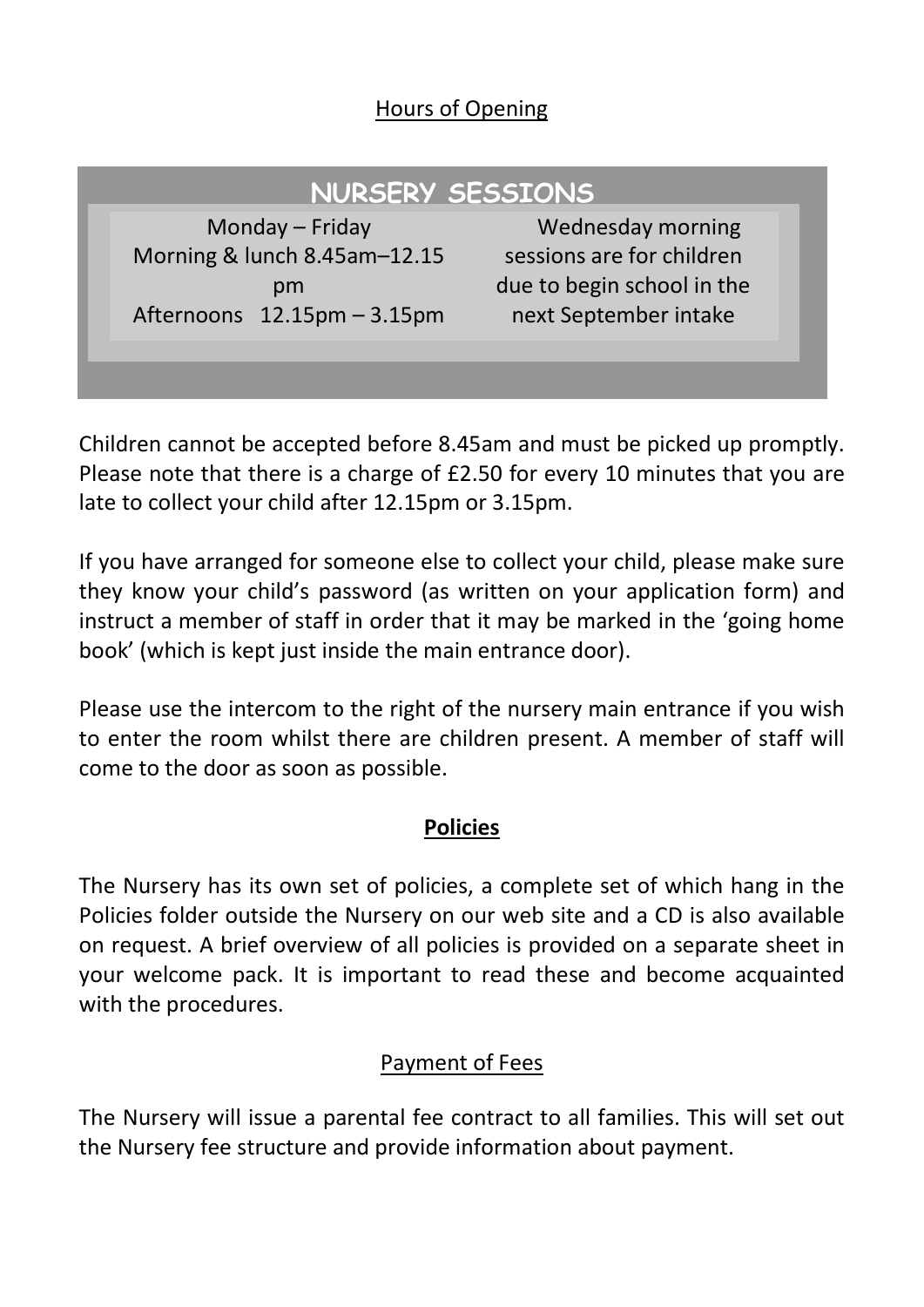Invoices ae issued at the start of each term (12-14 weeks) and we request payment within 7 days, unless you have come to another arrangement with the Manager. Payments should be made:

**By BACS** – Sort Code: 20 – 76 – 55, Account Number: 20467758 Please put your child's name as reference. **This is our preferable option. By cheque** - Please make payable to '*Halstead Nursery'*.

**By cash** – There is NO cash held on the premises and staff are therefore unable to give change, so it would be appreciated if you could try and have the correct money available.

# Late Payment Fees

If you envisage a problem paying your fees please see the Manager to agree a payment plan. Failure to do this will result in your child's nursery place being rescinded and a £25 administration fee charge added to the sum outstanding. Please read the nursery Terms & Conditions of Childcare agreement carefully before signing so that you are clear on our late payment policy.

# Additional sessions

Sometimes there is availability for children to attend additional sessions. To book your child in for an extra session we require a minimum of 24 hours notice and payment on the day. Pre-booked sessions are all chargeable regardless of absence. Please ask the staff if you require your child to stay for additional time and they will check availability for you.

# Government funded hours

Children who receive Government funded hours entitlement will be required to pay an additional amount of fees as detailed in our Fee contract.

# Removal from Nursery

If you wish to remove your child from the Nursery please let the Manager know as soon as possible as one term's notice (there are 6 terms in a year) must be given to ensure that the Nursery has time to try and fill the space.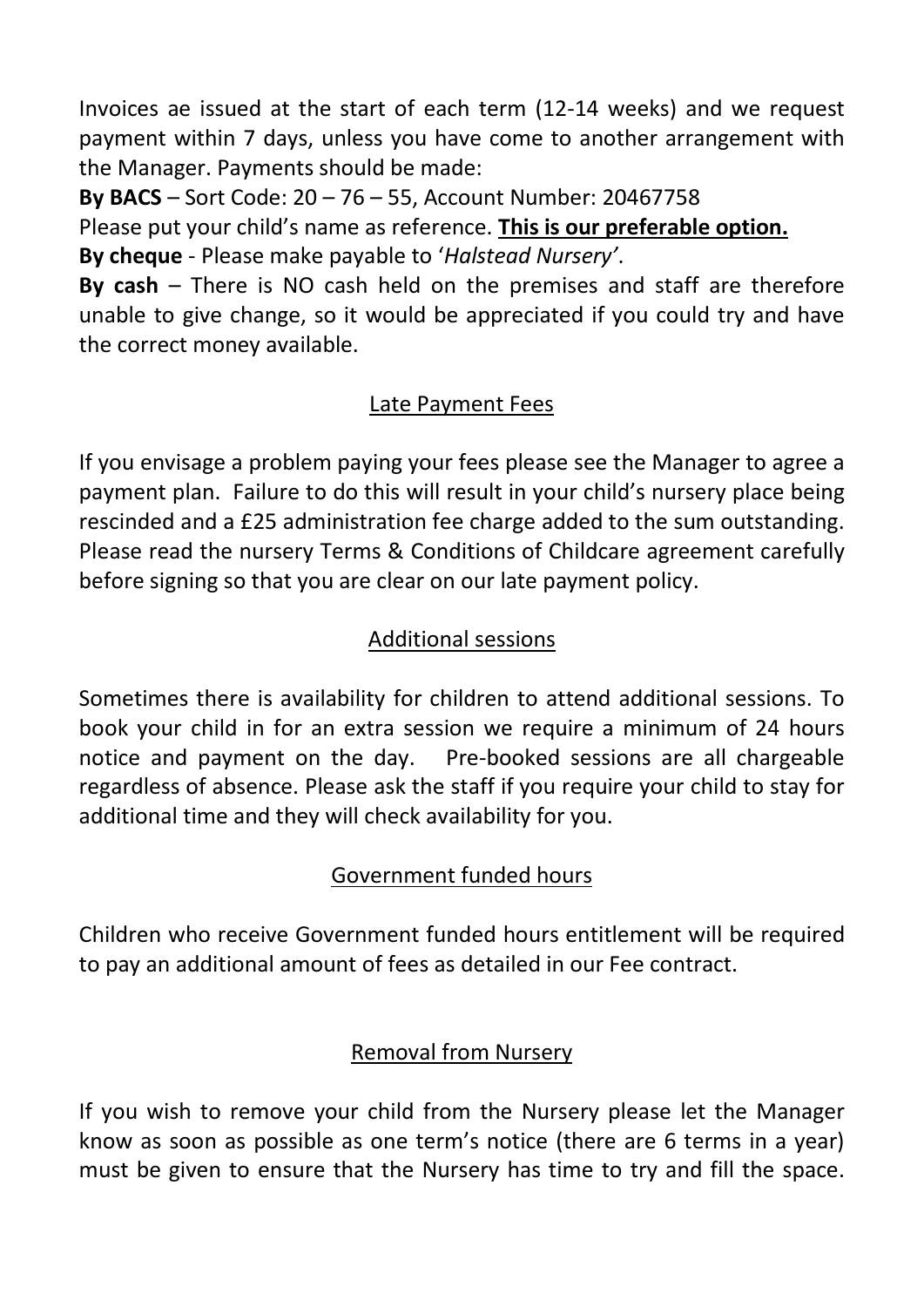This is in accordance with the Terms & conditions of childcare agreement that you sign when you accept a place for your child. Fees are payable for the notice period.

### **GENERAL INFORMATION**

# **Coronavirus**

Please see the contingency plan that is updated regularly.

# Absence due to illness

If your child has a stomach upset or is vomiting, please inform the Nursery and keep them at home for a minimum of 48 hours from the last episode of diarrhoea or sickness.

PLEASE DO NOT dose your child up with Calpol if they have a high temperature and send them in. This could be a symptom of Coronavirus. You should seek medical advice on the reason for the high temperature.

If they become ill whilst at Nursery every effort will be made to contact parents/carers. We are unable to administer any medication to your child unless you have completed a medication form provided by the Nursery and all medication needs to be in the original container labelled with your child's name.

# Advice and Information

Should you wish to speak with a member of staff please ask for a chat on drop off or collection, alternatively, write your question in your child's contact book. We do try to speak with you immediately on request, however this is not always possible and an appointment will be made at a convenient time. You may call at any time during the day or email the address provided.

### Behaviour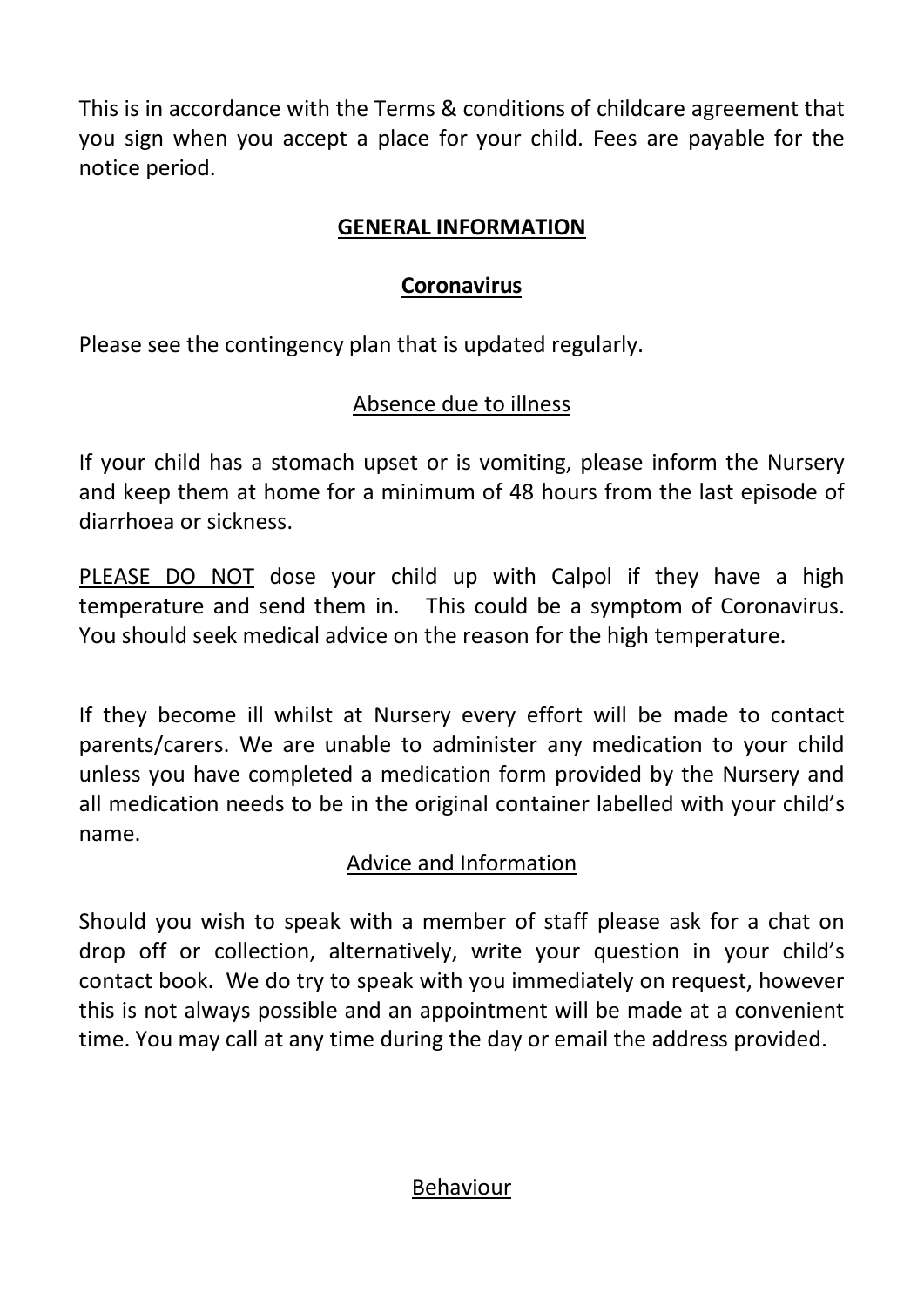All children at the Nursery will be able to play and learn without fear of being hurt or hindered by anyone else. We encourage all children to develop self discipline, self esteem and a respect for others.

# Complaints Procedure

If parents have any cause for concern regarding their child, they should contact the Manager initially. If the problem is not resolved, the matter should be referred to the Chairperson of the Committee. If parents are still unsatisfied the matter should be referred to Ofsted.

# Confidentiality

Not all staff will be made aware of discussions you may have had with the Manager, unless this is felt absolutely necessary for the child. If you do not wish information to be passed on, please let the Manager know. No contact details will be given out for either staff or parents without prior permission of that person.

### Inclusion

Halstead Nursery is committed to emphasizing the common elements and values of our diverse culture. We aim to promote equality and fair treatment of all, thereby allowing everyone whatever their race, religion, gender, language, ability or family background to achieve the level of success and self respect which they deserve whilst retaining their identity.

# Parents Rota

Parents are more than welcome to join us for a session to see what goes on once you have left your child with us! If you are interested in knowing more or want to assist on a certain date, please speak with the Manager. If you are subsequently unable to attend please let us know as soon as possible.

Special Educational Needs & Disabilities (SEND)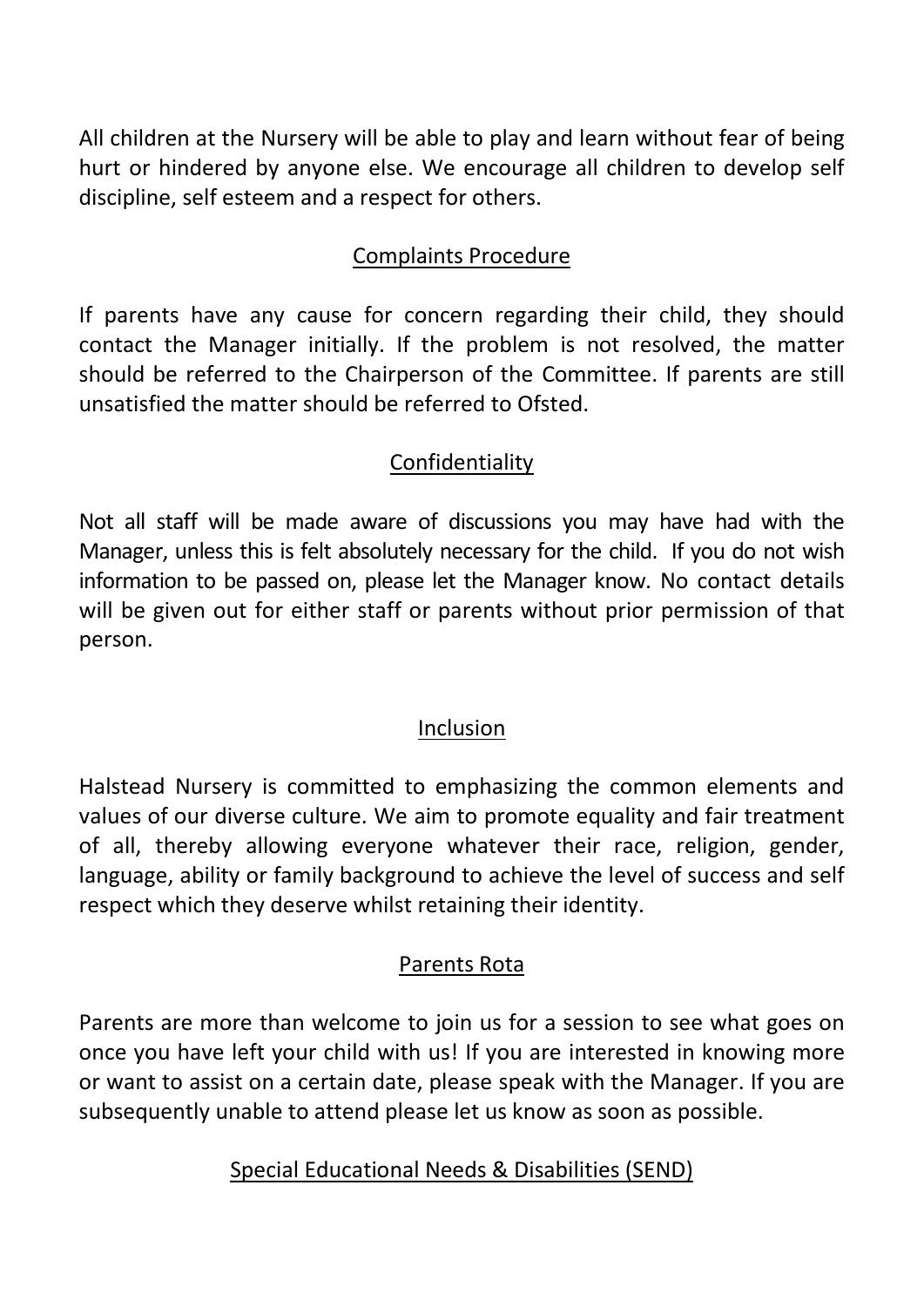All children irrespective of their needs are welcome in the Nursery. Each child will have their needs met through personalised Plans in conjunction with the SEND Code of Practice 2015 and where appropriate, working with relevant outside agencies.

Our Local Offer on how the nursery meets the needs of children with SEND is available on our website or in paper form on request.

# Snack/Lunch

The nursery provides fresh fruit/veg for morning & afternoon snack time. Milk/water are available throughout the day for all children. ALL children must bring a packed lunch if they are with us through the lunch session. Lunches are NOT stored in the fridge so please make sure they contain an ice pack for keeping the lunch cool. We all sit together for lunch both children and staff, we aim for lunch to be a relaxing social time with plenty of time to eat as we sit and talk.

We promote healthy eating and can give advice on healthy options for lunch boxes low in sugar, salt and high in nutrition. We request that children do not bring sweets, if they would like a dessert, we recommend a small yogurt or something similar. We encourage them to eat their savoury lunch first and nutritious items as opposed to biscuits or crisps.

It is our experience they will try other foods when they see their friends with them and you may find them asking for food another child has had. Also, they will enjoy what is packed for them and if some unsuitable foods are missing, they will not notice, there is no alternative like at home and they will eat what is offered.

Please remember to pack child size items as some items are far too large. We encourage the reuse of packaging e.g. boxes, to save on waste and plastic. Each child needs a nutritious lunch packed with healthy nutrients and calories needed for play and learning.

# Tapestry Learning Journals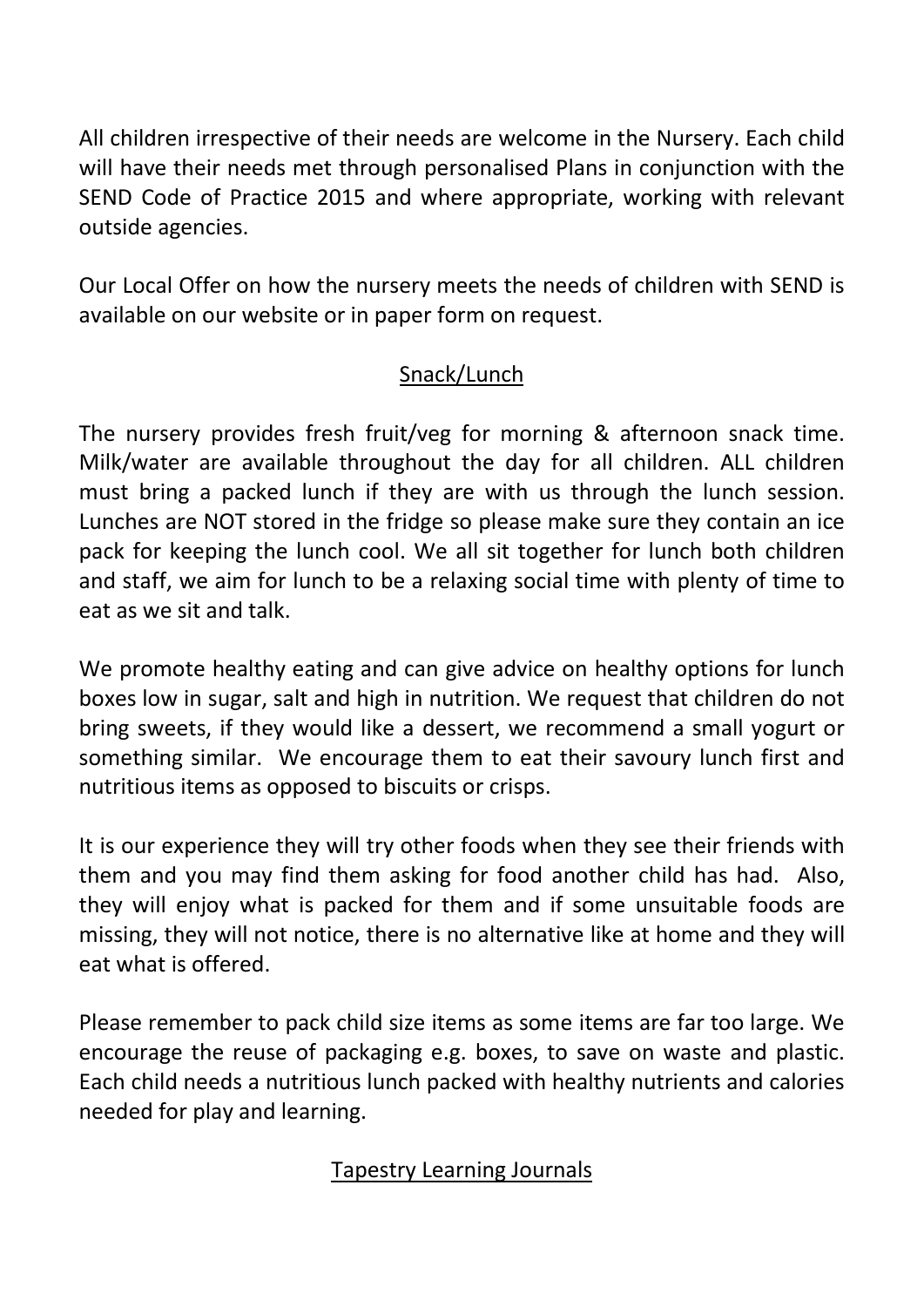The nursery records your child's development and learning via Tapestry online learning journals. A letter is sent with your welcome pack explaining how this works.

### **CHILDREN'S PERSONAL EQUIPMENT**

### Book Bag

Each child is able to buy a book bag costing £3.75; this is brought to Nursery each time your child attends. Your child will be asked to put the bag in the box, situated by the door at the start of each session.

# Clothing

Sensible, comfortable clothing should be worn at all times, i.e. no awkward buttons, belts, dungarees etc. These things make independence in the toilet difficult and are often the cause of wet clothes – children have a habit of leaving a visit to the toilet to the last possible minute!

We have outdoor play everyday (weather permitting) so please make sure your child has appropriate clothing and footwear. In the summer you will need to provide a named sun hat and in the winter, named gloves etc. The nursery provides waterproof trousers for wet weather for each child.

**Nursery t-shirts, sweatshirts and coats with our logo on are available to purchase via** [www.myclothing.com](http://www.myclothing.com/) **.** Once on the website you will see a box to type in our nursery name and items should be red and have our train logo on them**.** 

**In September, we will have a small quantity of secondhand sweatshirts and t-shirts available to purchase for a small charge. These will be sold on a first come, first serve basis.**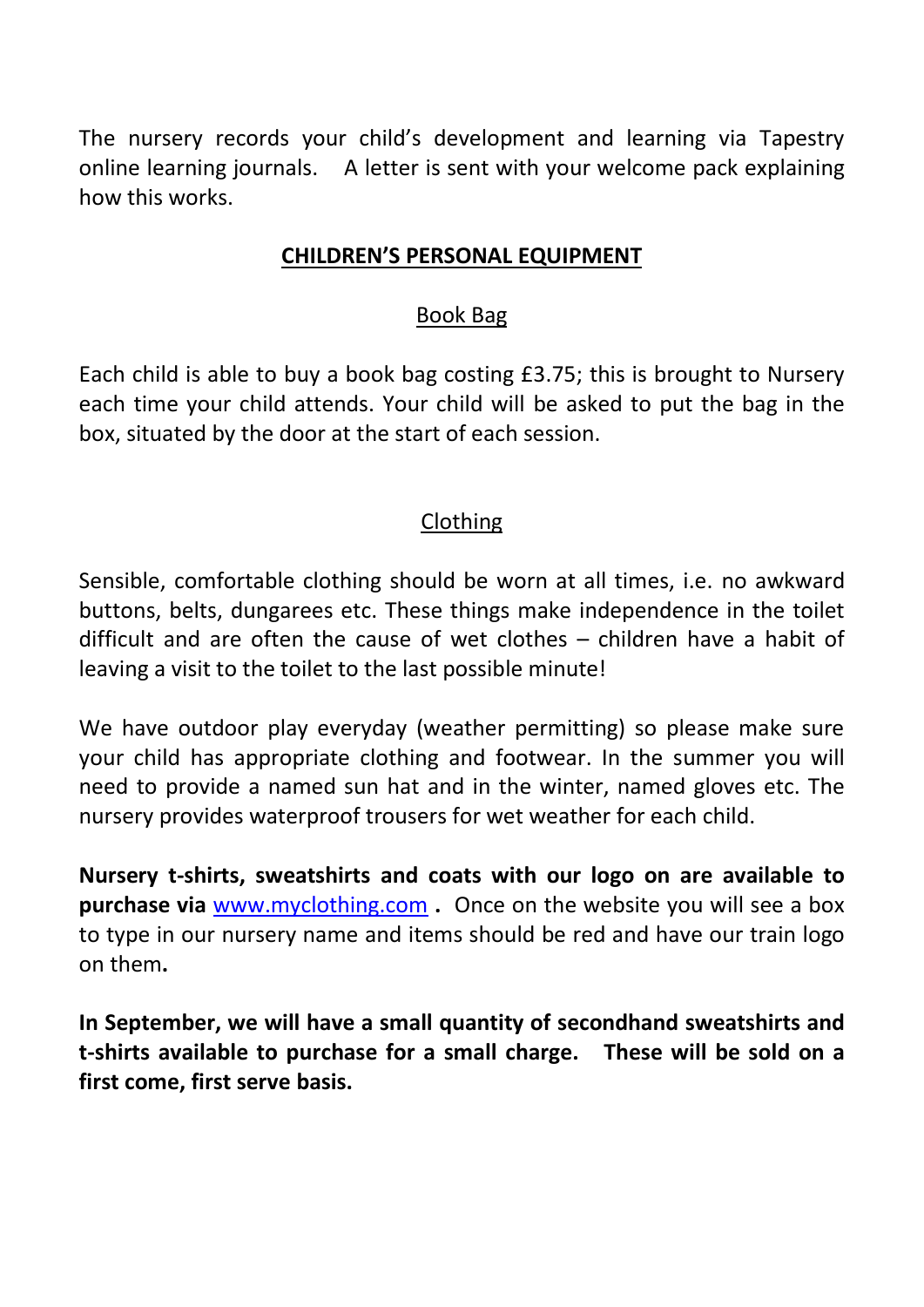Please provide a small bag of spare clothes **marked with your child's name** when your child starts with us that we can keep until the end of term. We will send it home if for replenishing if we have used the spare items.

Due to coronavirus restrictions, please also provide a named pair of Wellington Boots for your child that we can keep at the nursery as we are unable to share these between children now.

Children who are in nappies or pull ups should also have wipes and nappies in their changing bag. We will advise when this needs to be replenished.

# Settling in

Settling into a new environment is always difficult, no matter how young your child is. We appreciate that you are feeling a little worried about the first few times you leave your child but there are lots of things you can do to help:

- Try to look confident and happy when you drop your child. Your child will pick up on your emotions.
- Each child will be allocated a key person before they start at the setting. This person will settle your child in with the help of other staff and keep an eye on their overall progress. We will let you know who your child's key person is. Please look at the photos in the entrance area as a point of contact.
- If your child's like to use a comforter please feel free to let your child bring this in. They will rely on this less as they settle in.
- Aim to make a clean break when you leave your child try not to linger and go back to them if there are tears. This normally only lasts only a few minutes after you have gone. We promise to contact you if your child does not settle, likewise contact us to check if your child has settled and enjoying themselves.
- We will have already asked you about your child and their preferences so we are able to refer to these if your child is upset. The contact book is a good place to write these things down if you would like, e.g. siblings, pets.
- Starting a new environment is a tiring experience. Your child may seem more tired in the first few days or weeks.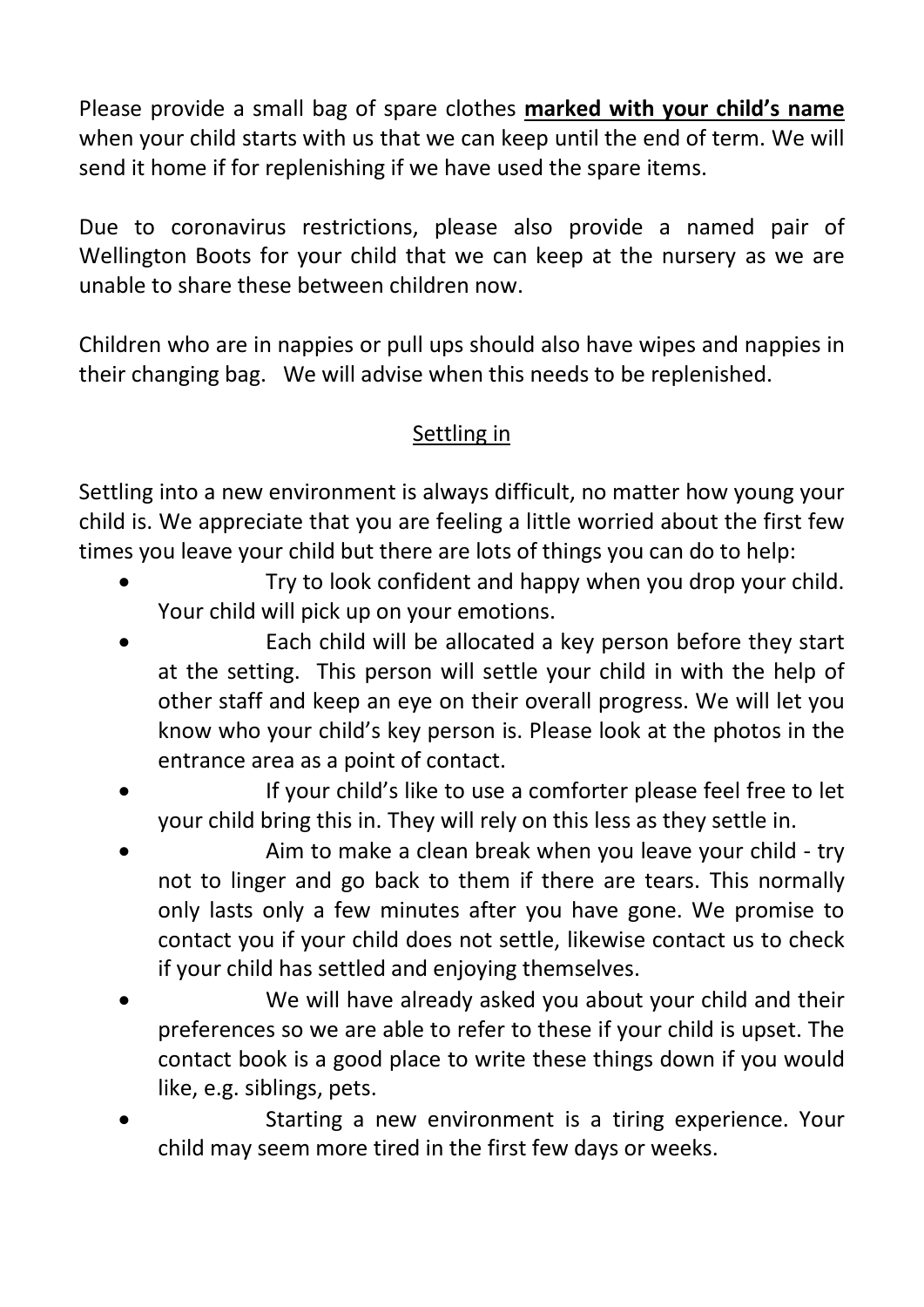- We will address every child's needs individually to suit them. If your child needs support from you for a short while we will ask you to stay to assist in the settling in process. This will be discussed with you prior to your child's start.
- Children are also allocated a Back Up Keyperson in case their regular person is unable to be present. You will also be notified of who this is when your child starts with us.
- Finally, please remember that our staff are here to support you through this transition too so please don't hesitate to ask questions, share concerns or have a chat with us.

| 8.45 am               | Arrive at nursery.                            |
|-----------------------|-----------------------------------------------|
|                       | Handwash on arrival.                          |
| $8.45$ am $-10.20$ am | Free Play and activities - indoor and outdoor |
|                       | free flow.                                    |
|                       | Child Initiated with adult support.           |
|                       | Adult run activities as required              |
|                       | Snack available. Children can choose when to  |
|                       | have snack and serve themselves. Eating at a  |
|                       | small table with some friends with adult      |
|                       | support.                                      |
| 10.20 $am - 10.30$ am | Tidy up time                                  |
| 10.30 am $-$ 10.40 am | Group circle time - conversation and songs    |
|                       | with actions                                  |
| 10.40 am $-$ 10.45 am | Getting ready to go out in the playground     |
| 10.45 $am - 11.20$ am | Outside play with wheelies, balancing         |
|                       | equipment, balls etc                          |
| 11.25 $am - 11.35 am$ | Book time and adult read story                |
| 11.35 $am - 11.45$ am | Handwashing and getting ready for lunch       |
| 11.45 am $-$ 12.15 pm | Lunch                                         |
| 12.15 pm              | Some children go home, some arrive            |
| $12.15 - 2.25$ pm     | Free Play and activities - indoor and outdoor |
|                       | free flow.                                    |
|                       | Child Initiated with adult support.           |
|                       | Adult run activities as required              |

DAILY TIMETABLE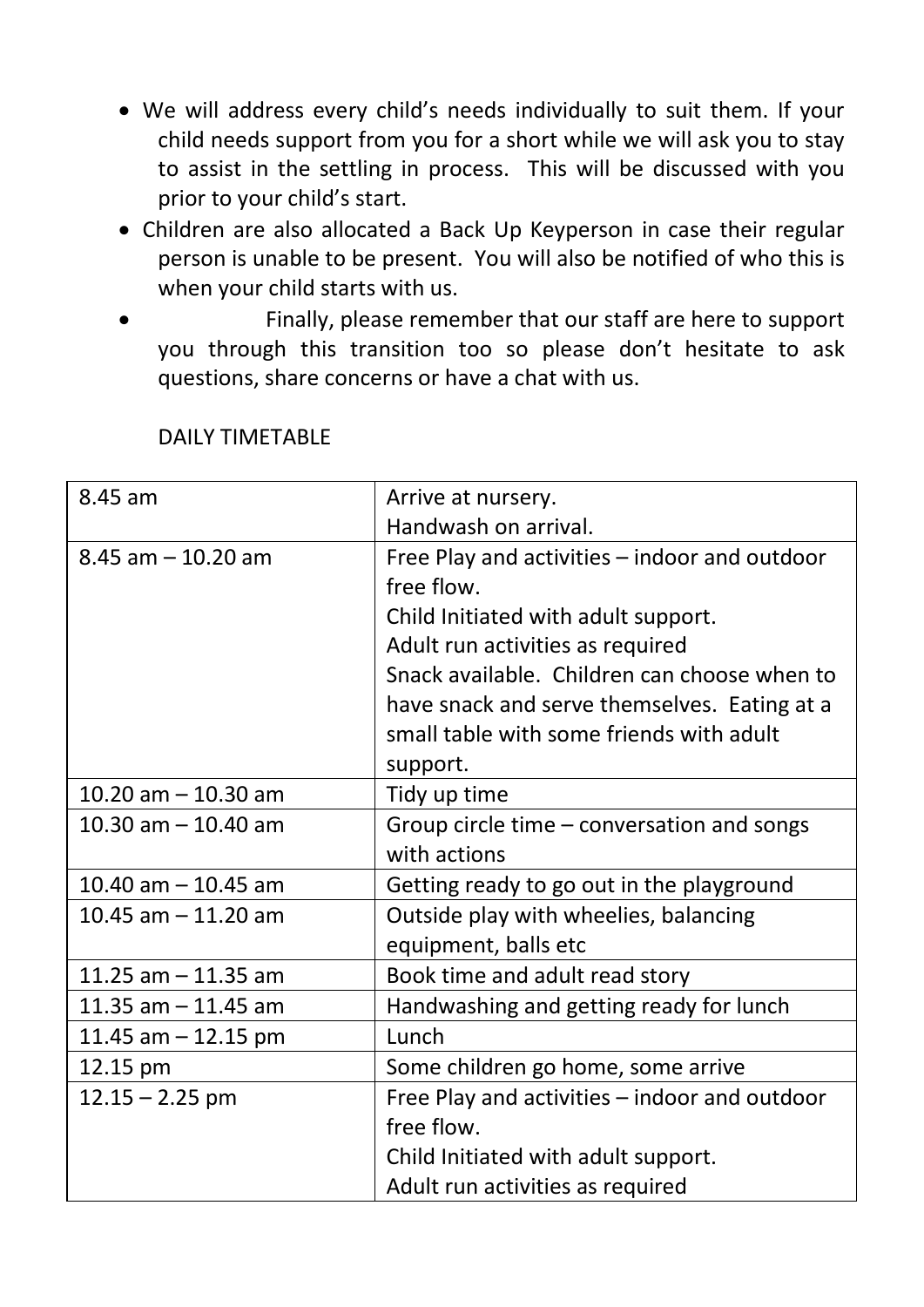|                       | Snack available. Children can choose when to<br>have snack and serve themselves. Eating at a<br>small table with some friends with adult<br>support. |
|-----------------------|------------------------------------------------------------------------------------------------------------------------------------------------------|
| $2.25$ pm $- 2.35$ pm | Tidy up time                                                                                                                                         |
| $2.35$ pm $- 2.45$ pm | Group circle time - conversation and songs<br>with actions                                                                                           |
| $2.45$ pm $-3.00$ pm  | Handwashing and group snack                                                                                                                          |
| $3.00$ pm $-3.15$ pm  | Story/music/singing with actions                                                                                                                     |
| 3.15 pm               | Everyone leaves the nursery                                                                                                                          |

# Child Protection

The Nursery is committed to following Kent County Council policies and guidelines in all matters relating to child protection. All cases will be dealt with in strictest confidence. Our Designated Safeguarding Lead (DSL) is Tracey McCartney and our deputy is Emma Scott.

It is the responsibility of our DSL to ensure that we comply with all relevant legislation, maintain accurate records and monitor the wellbeing and involvement of all children throughout their time with us. All other staff members are appropriately trained and aware of their commitments in this area and what to do if they are concerned about the welfare of a child for any reason.

Our most recent Ofsted inspection report judged us 'outstanding' at safeguarding our children. To maintain this level, we display our Safeguarding Children Folder on the hooks outside of the nursery entrance for all parents/visitors to view daily; this is updated whenever amendments or new legislation/procedures or documents are issued. Both new and longstanding parents are strongly advised to familiarize themselves with the information and document changes therein.

The folder contains copies of all relevant information that relates to the safeguarding of all children in our care. A copy of HM Government's 'What to do if you're worried a child is being abused' booklet is also included therein.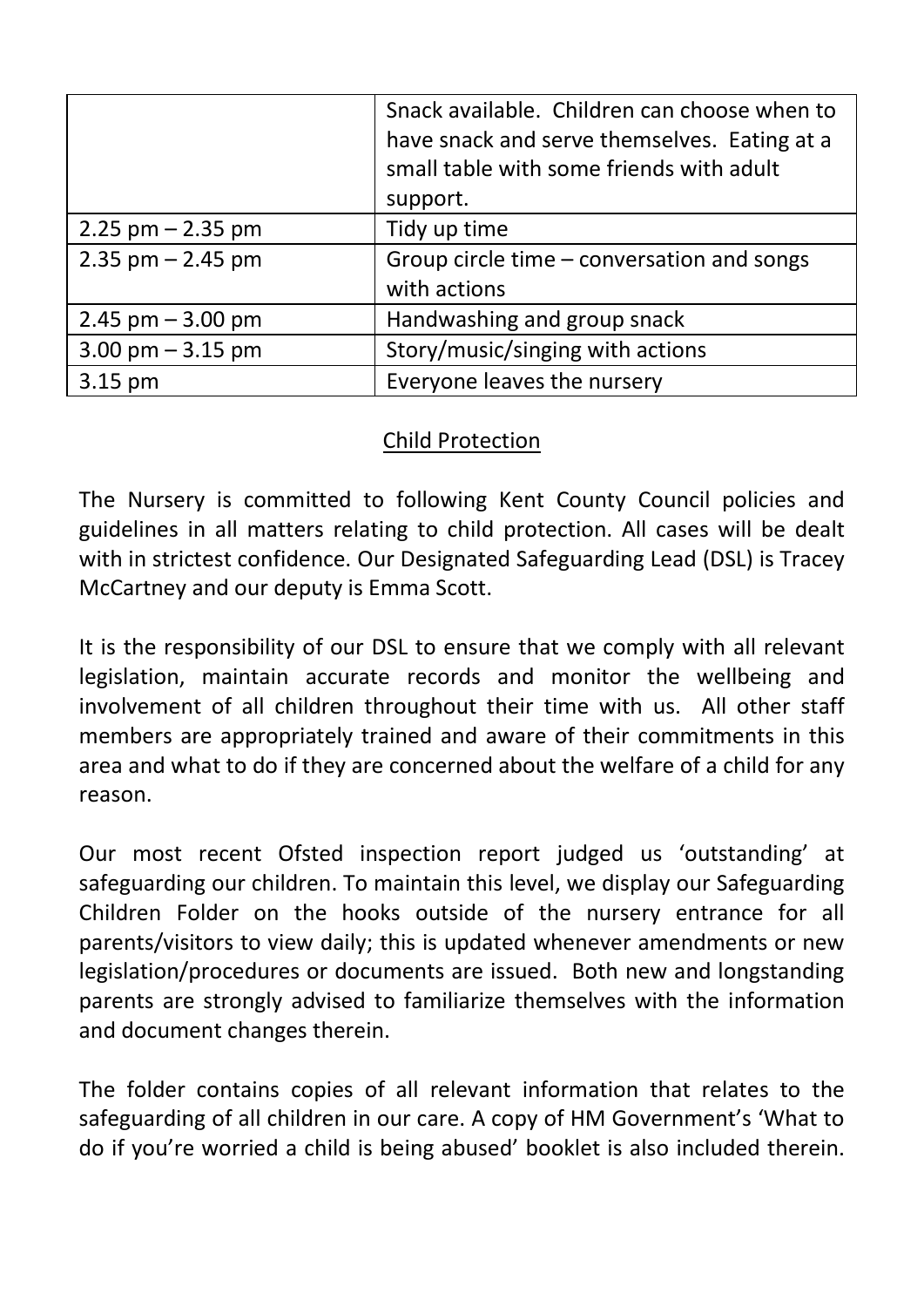The booklet outlines the procedures that we, as your child's practitioners, are obliged to follow if we have any concerns over his/her welfare.

A copy of this booklet can be made available for you to take home and read, please ask if you would like one. If you choose to do this, we hope it will give you more in depth information on the procedures that we are required to follow should we have concerns and hopefully, help you to see the need for this important aspect of our care for your child. The booklet is not intended to scare you nor imply that we have concerns over your child. If there is anything that you would like to know regarding the information contained in the booklet or in any of the other documents, please ask and we'll do our best to explain.

### Prevent Duty

The Counter Terrorism and Security Act 2015 places a duty on various specified authorities to have: 'due regard to the need to prevent people being drawn into terrorism'. Prevent Prepare Protect Pursue.

# Building independence

At Halstead Nursery we will support and encourage your child to become independent and develop self-help skills. You can help us do this by:

- Showing your child how to tell a staff member if their nappy needs changing or if they need the toilet.
- Wash their hands after using the toilet and before eating.
- Put their coat, shoes and hat on.
- Hang their coat up.
- Open their lunch boxes and contents.

You can also support us by:

- Labelling you child's belongings.
- Keeping the spare clothes topped up in case of accidents. We do have a limited stock at the nursery. These are also used if they get wet or muddy outside.
- Choose shoes that are easy to put on and off for the child and the staff!
- Make sure they do not wear belts, dungarees etc. as these are hard to get off when they are using the toilet.